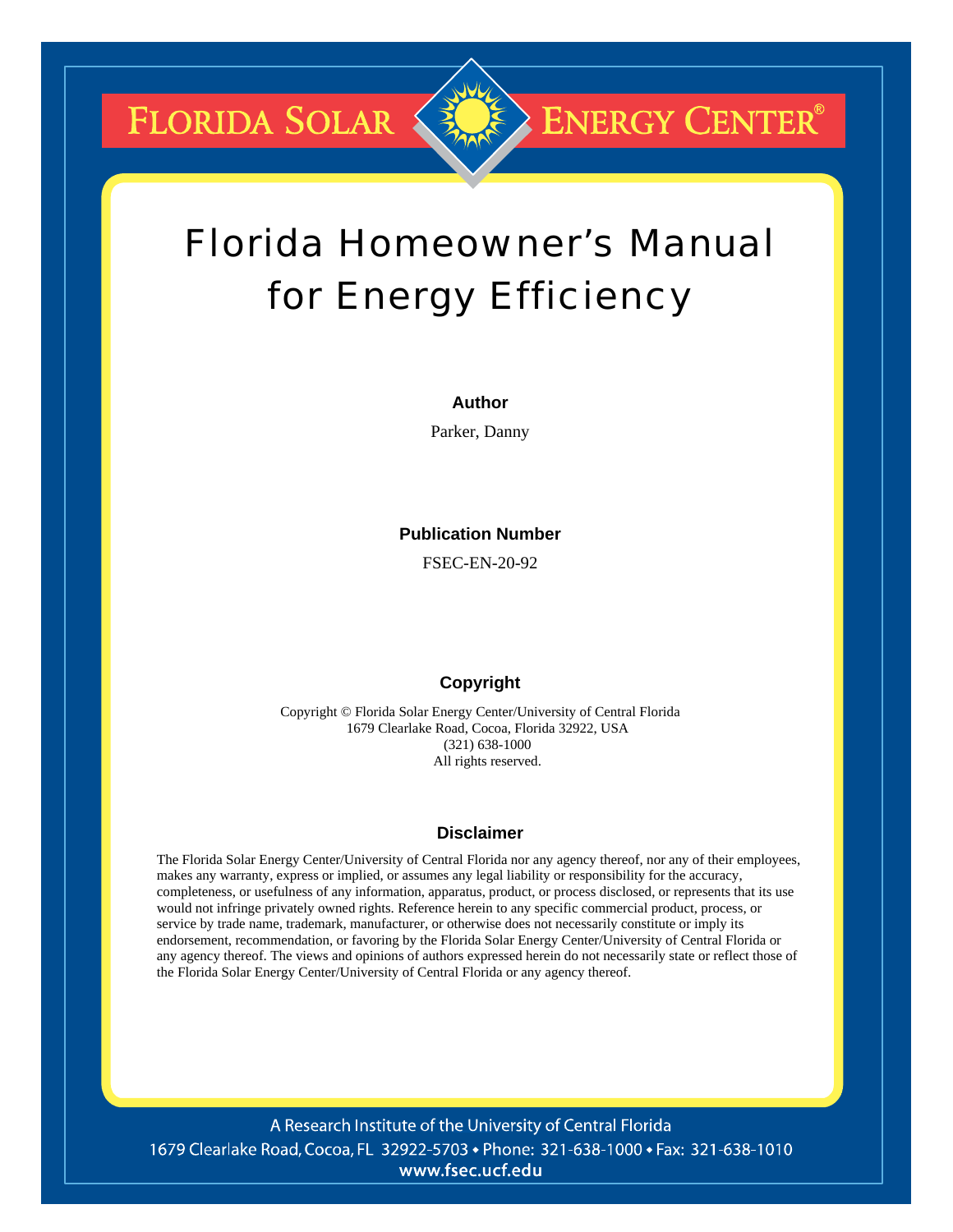

# **Florida homeowner's manual for energy efficiency**

**by Danny S. Parker Senior Research Scientist Florida Solar Energy Center**  **FSEC-EN-20-92 June 1992** 

#### **Saving energy and money**

Most homeowners would like to save on their monthly expenses. One of these expenses, the utility bill, costs the average Florida homeowner five percent of his/her total annual after-tax income. Currently, Floridians are paying about eight cents per kilowatt hour (kWh) for electricity. Without close monitoring, electrical uses, such as air conditioning, can easily push utility costs over \$150 per month.

Effective conservation measures involve using household appliances less frequently and servicing them properly. These measures will improve their household appliances less frequently and servicii<br>them properly. These measures will improve the<br>performance as well as their useful life  $-$  a real savings over the long run. Also, when you use energy more efficiently at home, you support energy independence for our nation and help to reduce pollution and to conserve resources for future generations.

#### **Where do you use electricity?**

The chart below demonstrates the annual utility costs of a typical Florida home that uses resistance electricity for heating and has a swimming pool.

| 33% |
|-----|
| 15% |
| 14% |
| 10% |
| 10% |
| 5%  |
| 4%  |
| 3%  |
| 6%  |
|     |

Because the major expense is for space cooling, careful monitoring of thermostat settings and air conditioning maintenance will likely reward you with lower utility bills. Avoiding misuse of hot water, refrigeration and appliances will help, also.



#### **How to save**

Make sure all members of the household understand that saving on the utility bill is important. Improving the energy efficiency of your home will require some initial attention to the routine operation of the household. This manual indicates the different areas of residential energy use and provides tips for cutting consumption in each category. Recommendations with a star  $(\star)$ are vital to reducing energy use. Those with a triangle  $(4)$  are important measures; items with a bullet  $(•)$  are good ideas to keep in mind.

- A Discuss household energy use. Use the owner's manual to find solutions for "problem areas."
- $\triangle$  Place written reminders in a prominent place (such as on the refrigerator) concerning energy saving practices.
- $\triangle$  To see how you are doing, compare this month's electricity use with the same from last year.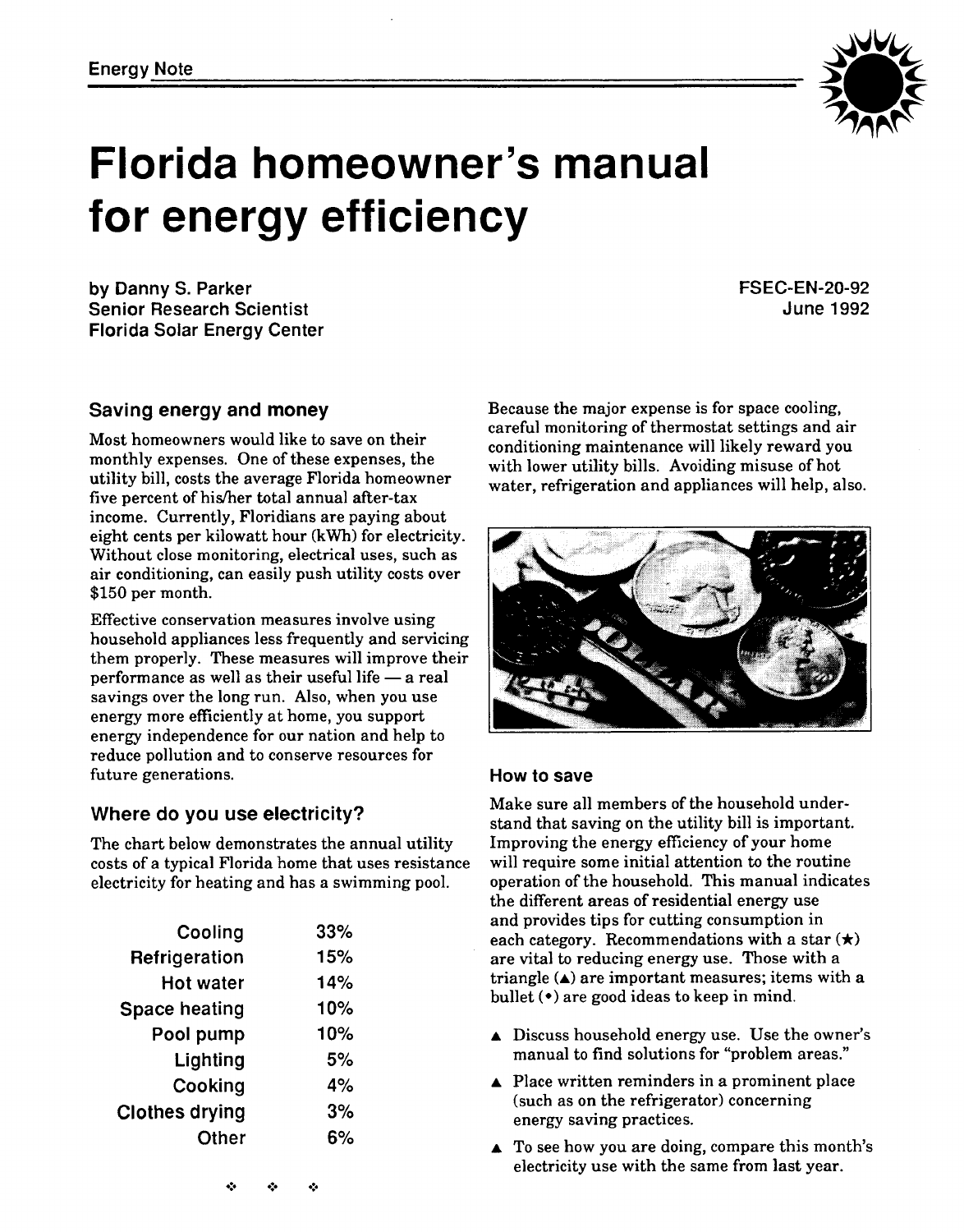#### **Summer:**

#### **Natural cooling**

During the late spring, early summer and fall, you should be able to keep your house cool without the use of air conditioning (AC).

- $\star$  Ventilate your house during as much of the year as possible to avoid AC use. It will generally work best to keep the house closed<br>tight during the day and to ventilate at night.
- $\star$  Open windows as wide as possible to admit cooling breezes and fresh air.
- $\star$  Consider installing a whole-house fan to improve ventilation and decrease your need for air conditioning. Use the fan during the cooler nighttime hours.
- A Use ceiling fans to augment breezes and to increase comfort.
- A To reduce interior heat buildup, minimize cooking and the use of lights and appliances.
- A Shade windows exposed to sun, or draw drapes across them to prevent additional heat gain.
- A Have dinner outside instead of in the hot kitchen.



- To protect the interior from the hot summer sun, plant shade trees near windows and on east, southeast, west and southwest faces of the house.
- Try to keep humidity low. Reduce the amount of cooking that is done. Use bathroom exhaust fans when showering.
- Wear loose cotton clothing in preference to warmer synthetics. Shorts are more comfortable in summer than long pants.
- Vent the clothes dryer to the outside to reduce heat and moisture in the house.

#### **Efficient air conditioning**

Over a third of your average monthly utility bill is due to air conditioning. The recommendations below are particularly important in summer when AC can account for over half of your energy costs.

- $\star$  When buying a new air conditioner, select a model with a Seasonal Energy Efficiency Ratio (SEER) greater than 11.0 for central units and greater than 9.0 for room units. The higher the SEER, the more efficient the unit. Don't buy an air conditioner that is too large for your house. It will use more energy and remove less moisture from your home.
- $\star$  With the duct system fan operating, check your duct air distribution system for air leaks. Repair with mastic sealant.
- Set the thermostat no lower than **78°F.** Try 80° or **81°F** while using ceiling fans in occupied rooms. Each degree increase will reduce A/C consumption by about eight percent.
- $\star$  Turn off the air conditioner when you will be away from home for an hour or more.
- $\star$  Make sure you have insulation above your ceiling. Four to ten inches of insulation can reduce your air conditioning use by 30% over no insulation. It will also greatly improve interior comfort during the late spring and early fall.
- Plant native shade trees (such as oaks) on the east and west sides of your house. These will shade the building and eventually reduce air conditioning by up to 30%.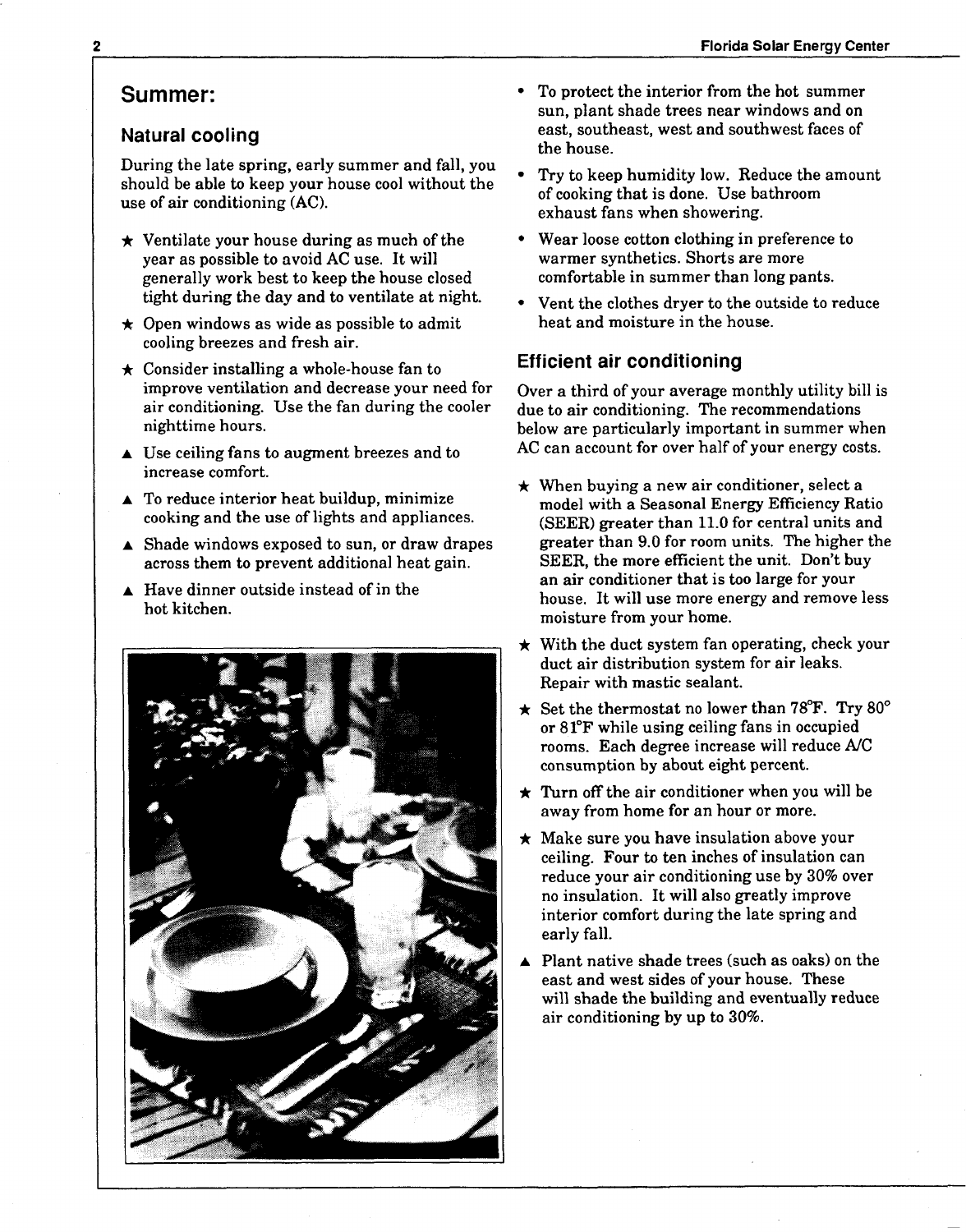- A Use room air conditioners for one or two occupied rooms in place of the central air conditioner system.
- $\triangle$  Do not use ceiling fans with the air conditioner unless you set the thermostat higher than you would otherwise. Because ceiling fans use electricity, run them only in rooms that are occupied.
- A Consider painting your roof with a white elastomeric paint to reduce heat gain to the attic. If reroofing, consider white tile, which has similar properties.
- $\blacktriangle$  If you can see daylight around doors, they need weather stripping.
- $\triangle$  Keep windows and doors in proper repair; they should fit snugly. Make sure all windows are properly caulked. Insulate and weather strip the attic access door.
- $\blacktriangle$  Fireplaces should have tight-fitting dampers that can be closed when heating or air conditioning is in use.
- Do not close off air flow from registers (air vents) unless they are in an unoccupied room. Closing off too many registers will increase duct air leakage and reduce AC efficiency.
- Set your thermostat to AUTO. The FAN ON setting will increase energy use as well as interior humidity.
- Clean air conditioner filters during each month of use and have the air conditioner serviced regularly.
- Install awnings to shade windows that are in direct summer sun, or draw light-colored drapes across sunlit windows.
- Keep doors to unconditioned rooms closed.
- Try to provide shade for the outside air conditioning condenser unit without obstructing air flow around the unit.
- Reduce air leaks that allow hot outside air to seep into your cool home in summer, or, warm air to escape to the outside during winter.



#### **Winter:**

#### **Heating**

Heating accounts for about 10-20% of your annual energy  $costs$  - more in North Florida and less in the southern part of the state.

- $\star$  Make sure you have insulation above your ceiling. Attics in Florida should have six inches or more.
- **j,** Consider installing an efficient heat pump or natural gas heating if you currently have electric strip heating.<br> $\star$  Set the thermostat lower at bedtime and add
- more covers. This alone can save 10% of your heating costs.
- A Don't heat unoccupied rooms. Do turn down the thermostat when you are away.
- A Replace furnace filters and have your system serviced each year.
- A On cold, sunny winter days, open drapes on south-facing windows to help heat the interior.
- Wear more clothing in winter. Every degree that you lower the thermostat will save approximately **7%** of necessary heat energy to achieve that comfort level.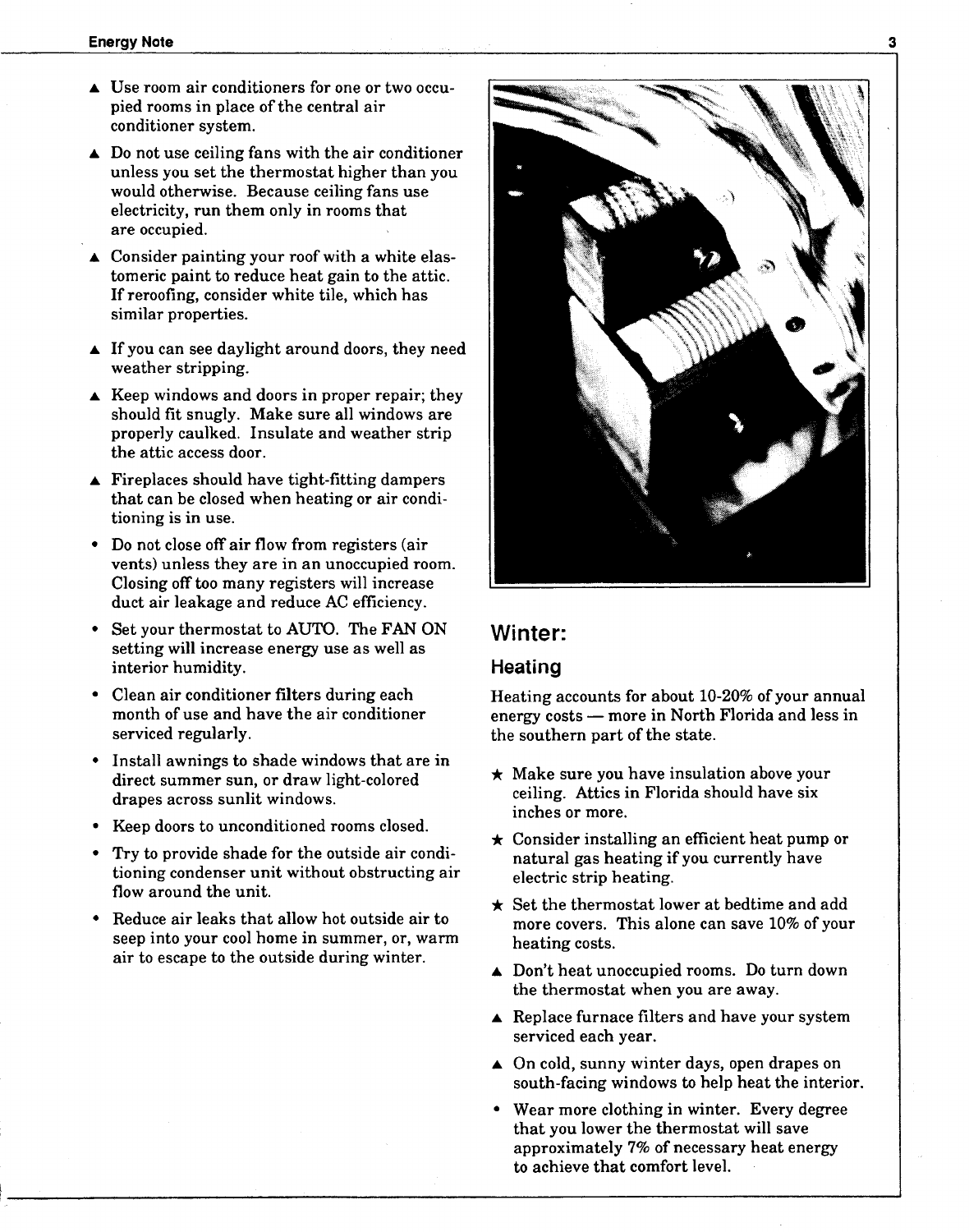# **Water heating**

Water heating accounts for 12-20% of your annual utility bill and costs you about \$100-400 per year. The more people in your household, the more im-<br>portant are the following measures:

- $\star$  Consider installing a solar hot water heater to save up to 90% of your water heating costs (\$200 a year).
- $\star$  Reduce the thermostat on your water heater to 12@F. Automatic dishwashers without a temperature booster should be set no
- higher than 140°F.<br>  $\star$  Consider installing a low-flow showerhead. These cost about \$10, install in minutes and can save you \$25 a year in hot water costs.
- $\triangle$  If buying or replacing a water heater, use the "Energy Guide" label to purchase the most efficient unit available.
- $\blacktriangle$  Switch to a lower temperature for clothes washing. Using cold water for washing and rinsing in Florida does not affect the quality of the wash.
- $\blacktriangle$  If your water heater is not already insulated, buy an external insulation kit to reduce heat loss. Kits are also available to insulate hot water pipes.
- Take showers instead of baths. If you like a hotter shower, decrease the amount of cold water in your mixture instead of adding hot.
- Turn off the water heater when you will not be at home for two or more days.
- Fix leaking faucets. One drop per second can consume 650 gallons of hot water a year.
- Wait until there is a full load to run the dish- $\bullet$ washer or clothes washer. This saves energy, water and detergent, and increases the life of your appliance.

# **Lighting**

About 5% of the energy we use in our homes goes to lighting. Good management can easily cut lighting energy use by half. The reduction in waste heat also decreases the need for air conditioning.

- $\star$  Use fluorescent lamps in preference to incandescent bulbs. They are three times more efficient in producing light for a given amount of
- energy. Also, they last up to ten times longer.<br> $\star$  Consider buying compact fluorescent light fixtures that screw into conventional bulb



sockets. They produce less waste heat and last up to 10 times longer than incandescent lamps.

- All lights not being used should be turned off, even fluorescent lights.
- A Light-zone your home. Concentrate lighting in reading and working areas and where needed for safety. Reduce lighting in other areas by using 25 or 40 watt bulbs.
- Purchase 'Watt Miser" incandescent bulbs where you must use them. Halogen incandescent lights are even more efficient and last up to 3 times longer. Fluorescents are best, however.
- Avoid long-life bulbs, they are 20% less efficient than standard bulbs.
- Dimmer switches can save energy when used with incandescent lighting fixtures.
- Use high-pressure sodium or metal halide lamps for outdoor lights left on all night.
- Use light-sensing controls to turn off outdoor lights during daytime hours.
- Motion sensors can be used with porch lights to improve convenience and security, and to reduce energy use.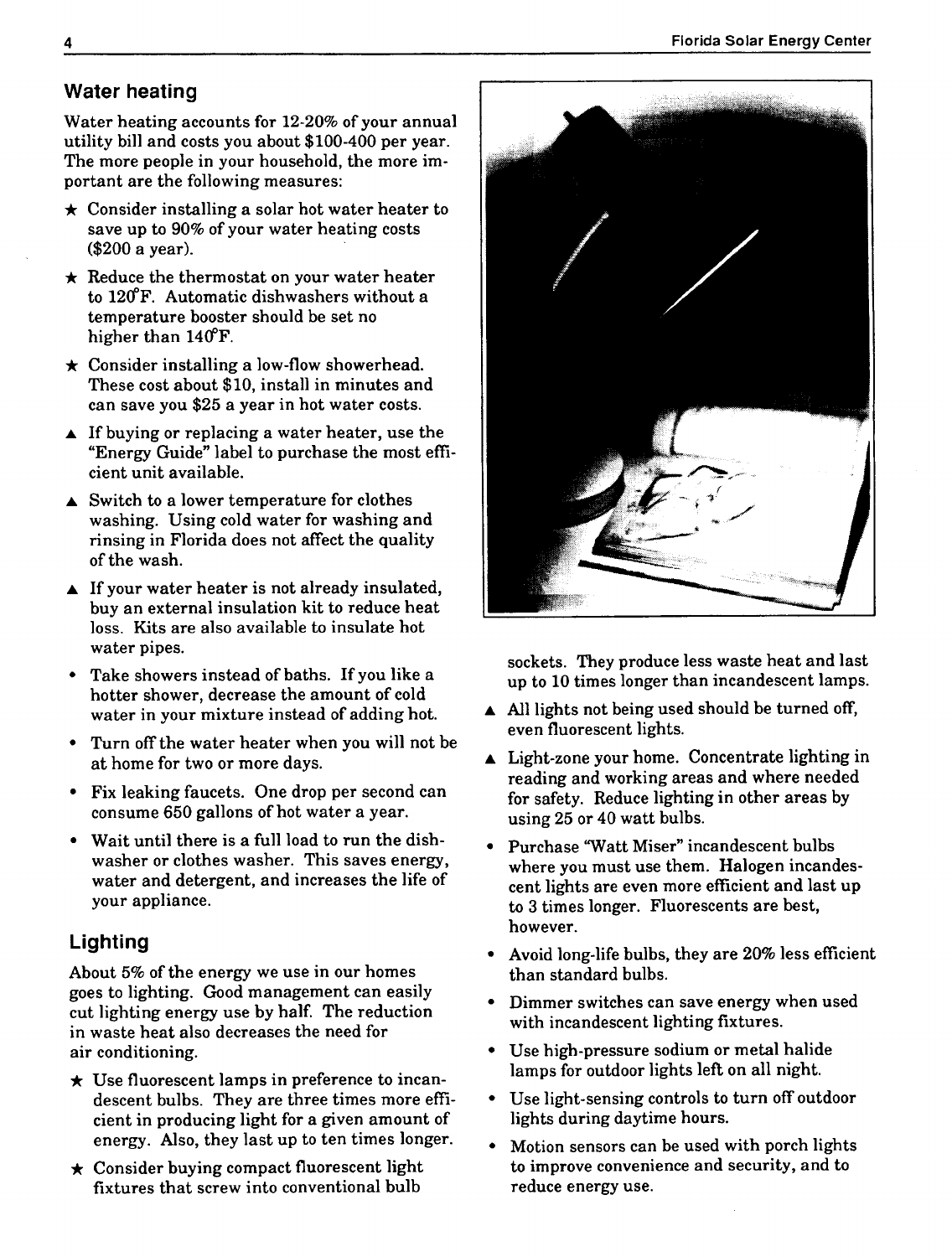### **Refrigerator/freezer**

Refrigeration is often the second largest end-use of electricity in Florida homes  $-$  particularly those that have a separate freezer or second refrigerator. Refrigerators and freezers operate constantly and account for about 15% of your monthly bill. An average refrigerator costs<br>\$100-200 to operate each vear.

- $\star$  When buying a new refrigerator, buy the most efficient model available for the size you need. The yellow "Energy Guide Label" compares the energy efficiency of each unit. Newer models that feature improved insulation and power saver switches can save considerably over more elaborate models; and they cost less. Side-byside refrigerators and those with through-thewall ice and water dispensers are generally less efficient.<br>  $\star$  The thermostat setting of a refrigerator has a
- large effect on its energy consumption. Use a thermometer to set the refrigerator to  $40^{\circ}$ F and the freezer to **5°F.** (Note: It takes 12 hours for the temperature to stabilize after re-setting.)
- $\star$  Turn off a second refrigerator or freezer that is only partly used, and save over \$100 per year.
- A Allow warm food to return to a lower temperature before storing in the refrigerator/freezer.
- $\triangle$  The air spaces behind and under the refrigerator must have sufficient room to allow hot air to escape from the compressor and coils. Make sure there is room for proper circulation.
- If your refrigerator has a power miser switch, keep it in the off position unless water condenses around door seals.
- The motor, coil and exhaust vents should be kept free of dust. Use a vacuum or brush to clean the coils.
- Reduce the frequency and time that the refrigerator is open.
- To maximize efficiency, defrost the interior freezer of manual defrost models.
- Place the refrigerator away from heat sources such as sunlight, or the kitchen range.

#### **Cooking**

Cooking constitutes an average of 4% of your monthly energy use.

#### **Ranges:**

 $\triangle$  Use tight-fitting covers on pots and pans to increase efficiency and shorten cooking time. Cooking pasta with a lid on the pot will use one third as much energy as without.

- Use the timer to monitor cooking times and eliminate kitchen mistakes.
- Use a whistling tea kettle instead of an open pan for heating water.
- Thaw frozen foods before cooking.
- Turn off the range just before food is ready. The residual heat will finish the cooking.
- Keep reflector pans clean so they will reflect  $\bullet$ more heat upward.
- Copper-bottomed pots and pans use heat more efficiently.
- Use pressure cooking, stir frying or steaming to shorten cooking times. Once brought to a boil, turn down the burner under the pot to the lowest setting where it will simmer.
- Match the pan size to the burner element size.  $\bullet$ Use smaller pots and pans when possible.

- **Ovens:**<br>★ Use microwave or toaster ovens for cooking food or warming leftovers. They can save up to 30% of the energy required to cook or<br>reheat food in a conventional oven.
- $\star$  Use the oven as little as possible in the heat of summer. The waste heat makes the house more uncomfortable and increases air conditioning loads. Outdoor cooking may be a good idea.
- Don't peek! The temperature drops  $25^{\circ}$  to  $30^{\circ}$ F each time the door is opened.
- If you have a self-cleaning oven, use this feature sparingly. It uses 20% more energy per cooking cycle.

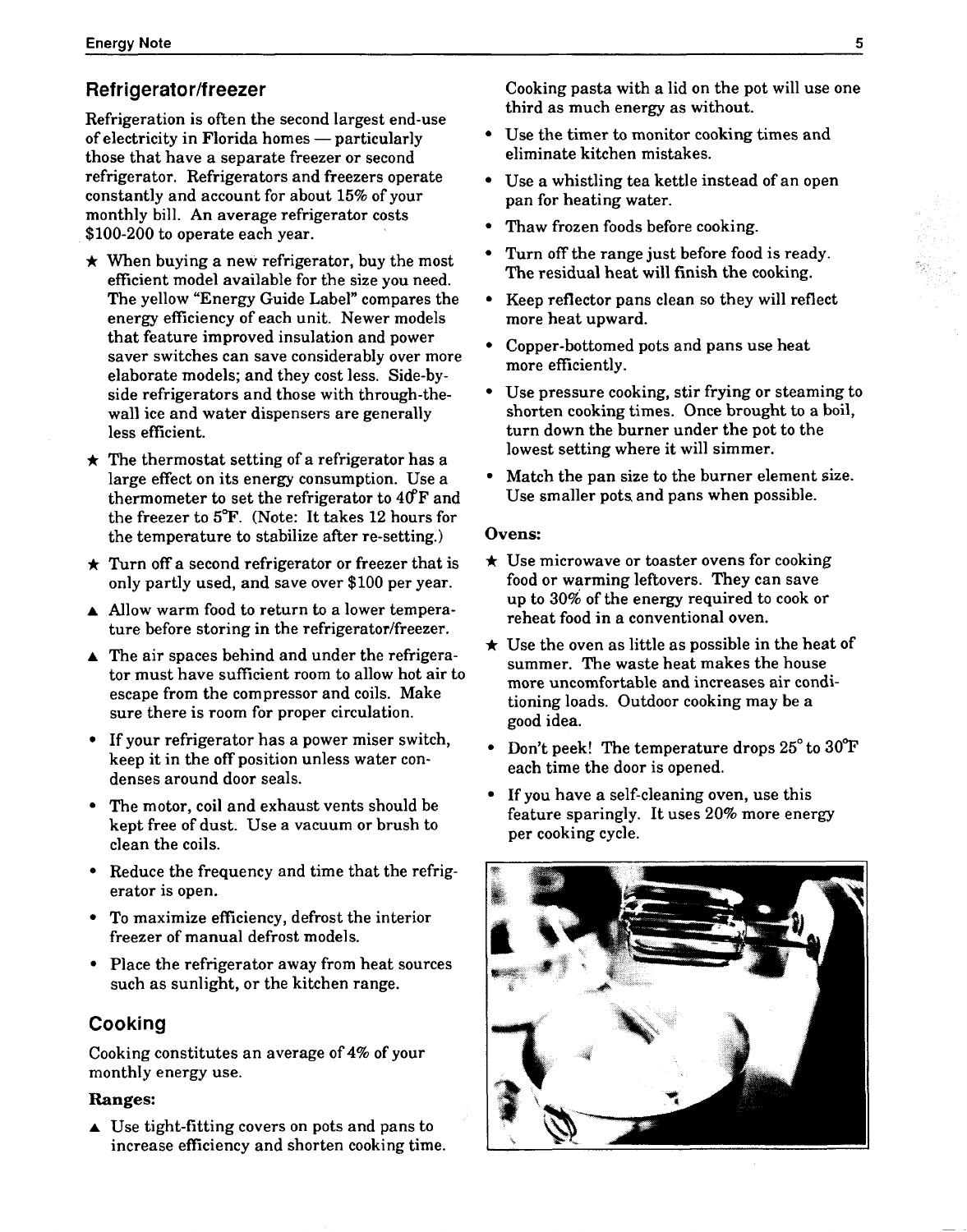

# **Dishwashing**

**A** dishwasher accounts for about 2% of the home electric bill and costs about \$40 a year to run, including hot water. According to one study, however, dishwashers use about 37% less energy

- than washing by hand.<br> $\star$  Use the no-heat, air-dry feature on your dishwasher. This will save over half of the energy used. With older dishwashers, open and airdry after the final rinse.
- $\star$  If your dishwasher has a booster heater, turn<br>down the hot water heater thermostat to 120 $\rm{^{\circ}F}$ .
- $\star$  Use the power miser and water miser cycle if they are available.
- $\triangle$  Use the normal light cycle for normally soiled loads. It saves water and energy.
- Run the dishwasher only on a full load. Stack carefully so that rewashing is unnecessary.
- With a modern dishwasher, don't pre-rinse dishes prior to washing. If you must pre-rinse, use cold water.
- Use the dishwasher at night to reduce overheating of the occupied kitchen area.

# **Pools and spas**

About 10% of energy use in Florida homes is for pools. Pool and spa heaters use a large amount of energy, and can easily cost \$100 a month to operate in the winter.

- $\star$  Only heat the spa or pool when you are going to use it. Timers that heat the water each day, even when no one is using the pool or spa, waste energy.
- $\star$  Don't run your pool pump more than four hours per day in summer or more than two hours per day in winter. This is sufficient to provide good pool filtration and saves \$10 a month over running it eight hours per day. Your pump will last longer, too.
- $\star$  Always use an insulating cover if you heat your pool or spa. Savings can be over \$50 per month!
- When replacing a circulation pump, replace with the properly sized unit (most pumps are oversized). For a given pipe size, the pump should be no larger than **l/3** horsepower(hp) for one-inch pipe, 1/2 hp for one and a half-inch pipe, and 2 hp for three-inch pipe.

## **Minor appliances**

- $\star$  Waterbeds can use as much energy as a refrigerator! Consider the alternatives when purchasing bedding.
- $\blacktriangle$  Unplug unused waterbeds and regularly cover your waterbed with a comforter.
- $\blacktriangle$  When purchasing minor appliances, compare model energy efficiency and durability. What costs more initially, may cost less in the long run.
- Turn off the **TV** or stereo when no one is in the room or listening.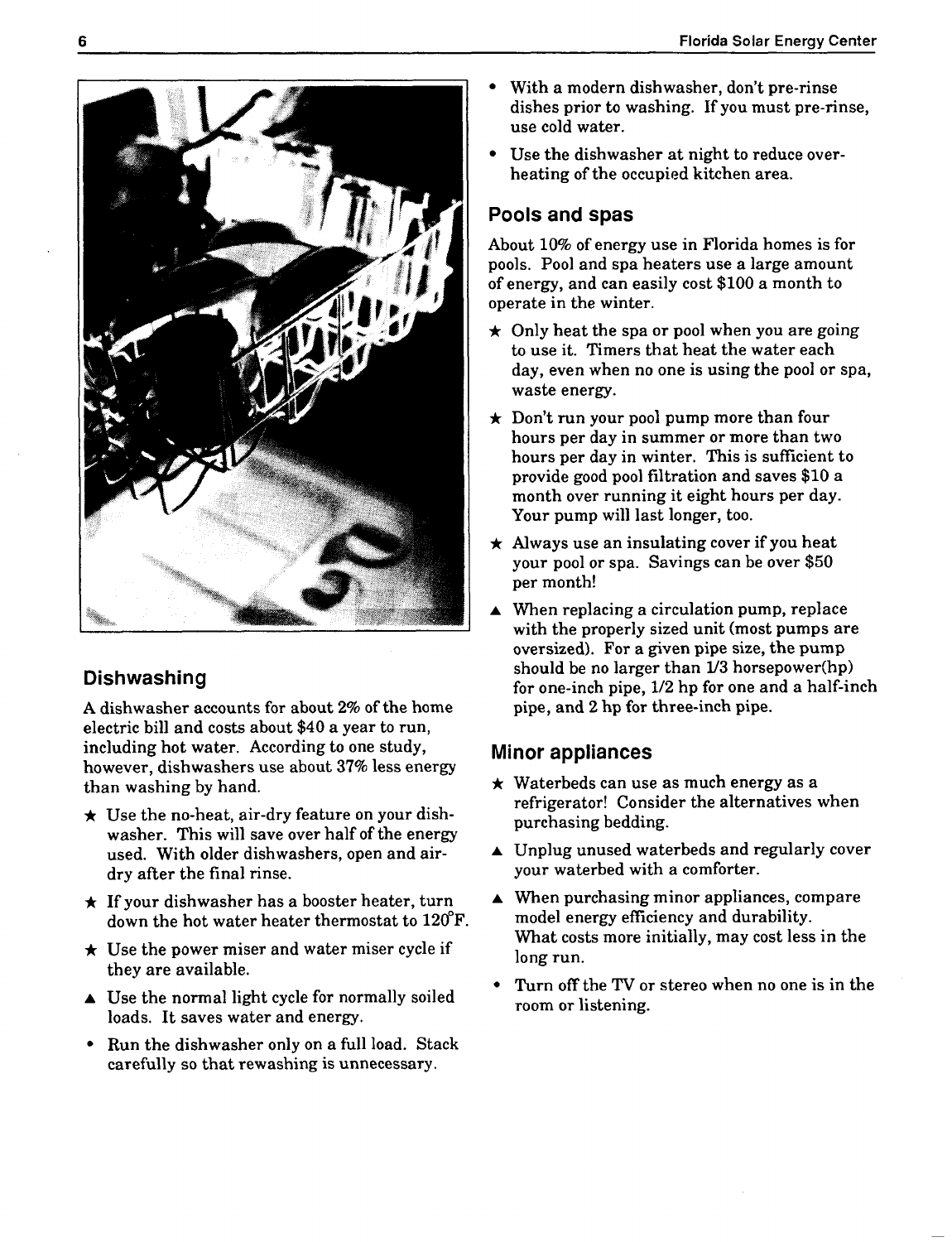Laundry requires energy for water heating, washing and drying  $-$  which can add up to 4% of your utility bill.

#### **Washing:**

- $\star$  Use cold water (70° to 80°F) for most clothes and for rinsing.
- Use hot water  $(130°F)$  only for colorfast cottons,  $\bullet$ stains or diapers.
- Use the short wash cycle for lightly soiled garments.
- Wash full loads if possible; if you must wash a smaller load, remember to adjust the water level accordingly.

### **Clothes drying:**

- $\star$  Use a clothes line. A "solar clothes dryer" saves 100% of this use of electricity.
- A Avoid over-drying, which wastes energy and causes static and wrinkling.
- Wash and dry several loads in succession. A  $\bullet$ warm dryer uses less energy.
- Separate loads into light and heavy fabrics for the shortest drying times.
- Dry only full loads.
- Make sure your dryer is vented to the outside to reduce the work load on your air conditioner.



## **Laundry Conservation Conservation Conservation**

Using less water conserves a valuable Florida resource. The largest end uses of water in your home are for the lawn, the toilet, and bathing and washing.

- $\star$  Plant trees and shrubs that are droughtresistant. Replace portions of the lawn with drought-resistant ground covers.<br>  $\star$  Water plants selectively.
- 
- A Water the lawn in the early morning or late afternoon to reduce evaporation.
- A Repair leaky faucets and toilets.
- A Install an aerator in the showerhead and a lowflow faucet in the kitchen.
- Install a low-flush toilet that uses only two gallons per flush rather than the typical five.
- Take short showers in preference to baths.

### **Transportation**

There are a number of ways to save on your transportation costs. When you reduce the amount you drive, you not only save gasoline and oil costs, but also increase the life of your car and reduce the frequency of tire replacement and other maintenance.

- **j,** Compare EPA mileage figures carefully! The most important transportation-conservation strategy is to buy an energy-efficient car.
- **j,** Bicycle or walk for short trips; you'll enjoy better health for it.
- $\blacktriangle$  Try carpooling with other workers or students who live in the neighborhood.
- $\blacktriangle$  Are all the trips really necessary? Would a telephone call suffice?
- ▲ Plan your trips carefully. Can some errands be combined?
- A Have your car tuned and serviced often. Keep air filters clean and tires properly inflated.
- $\blacktriangle$  Minimize braking anticipate speed changes. Take your foot off the accelerator as soon as you see a red light or slowed traffic ahead.
- Accelerate smoothly and moderately and drive at a steady pace. Minimize downshifting.<br>Eliminate spillage — don't overfill your tank.
- 
- Remove unnecessary weight from the car.
- Vacation near home and consider vacations that, once there, require little travel.